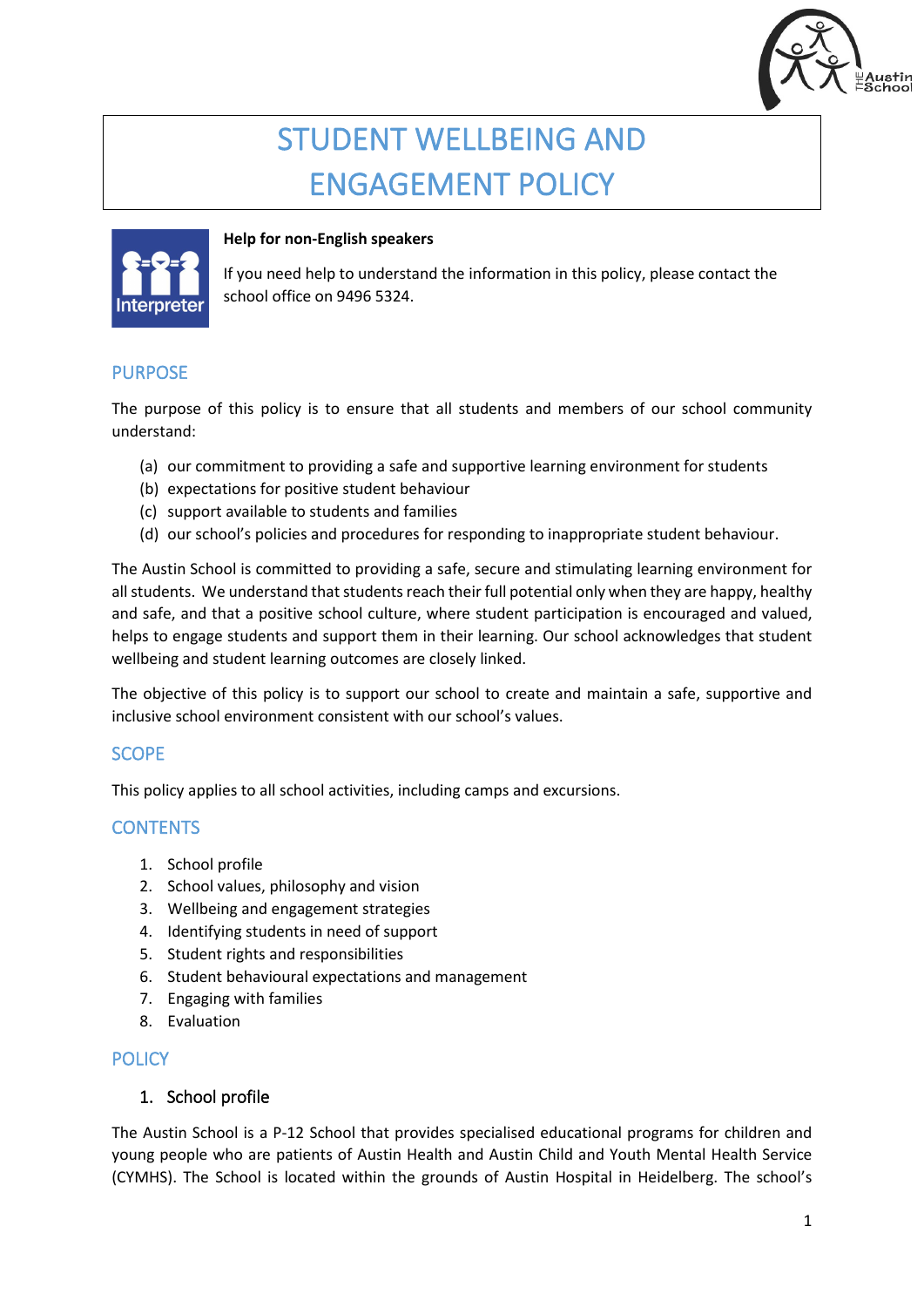

facilities are located in an attractive garden setting where students have access to an outdoor area for recreation and socialisation. Most programs take place within the relocatable school buildings provided by the Department of Education; however, teachers also work with students within the Paediatric Ward, Royal Talbot and the inpatient units within the Marion Drummond Building.

Students *must* be referred to the School by clinical staff of Austin Health and Austin CYMHS. Student referrals come from the Austin CYMHS, either inpatient or outpatient teams, the Paediatric Ward (2 West) or Royal Talbot Rehabilitation Hospital. All students have a physical and/or mental health diagnosis. Mental health diagnosis may include psychiatric, emotional or behavioural issues. Physical health problems may include eating disorders, spinal injuries, acquired brain injury, neurological conditions, liver and renal disease, chronic fatigue syndrome and a range of other medical conditions. The school is in a growth corridor which means the number of school age students within our zone will continue to increase.

There are places for 56 students. Students attend on a full-time and part-time capacity. In total 14.2 effective full time (EFT) school teaching staff may see up to 450-500 students who are enrolled during the year. Outpatient programs are conducted on a school term basis, whilst the length of each inpatient admission will vary from a few days to a few months. Some students are supported within the community in an outreach capacity. A number of students may need to be re-enrolled due to their illness.

Staff work in multidisciplinary teams with Austin CYMHS/Austin Health inpatient and outpatient clinical teams to support the work of the teachers. Due to our association with the Austin CYMHS and Austin Health the school is constantly required to review and adjust service models. Referral to Austin CYMHS services has continued to rise.

Given the transient nature of the school population and the fact that most students return to their base school, Individual Education Plans are formulated for the majority of students, with a focus on English and Personal and Social capabilities. Our programs support students' social and emotional learning and focus on building their self awareness, self-management, social awareness, relationship skills and responsible decision making. The Austin School provides an educational intervention program designed to re-engage or maintain students with the learning process.

## 2. School values, philosophy and vision

The Austin School is committed to providing a safe, supportive and inclusive environment for all students, staff and members of our community. Our school recognises the importance of the partnership between our school and parents and carers to support student learning, engagement and wellbeing. We share a commitment to, and a responsibility for, creating an inclusive and safe school environment for our students.

The Austin School's Statement of Values and School Philosophy is integral to the work that we do and is the foundation of our school community. Students, staff and members of our school community are encouraged to live and demonstrate our core values of being Respectful, Inclusive and Curious at every opportunity.

Our school's vision is to empower students to engage in a safe and supportive learning environment that will enhance social and emotional skills, relationships and support their transition to education and vocation.

Our Statement of Values is available online at[: http://www.austinschool.vic.edu.au/.](http://www.austinschool.vic.edu.au/)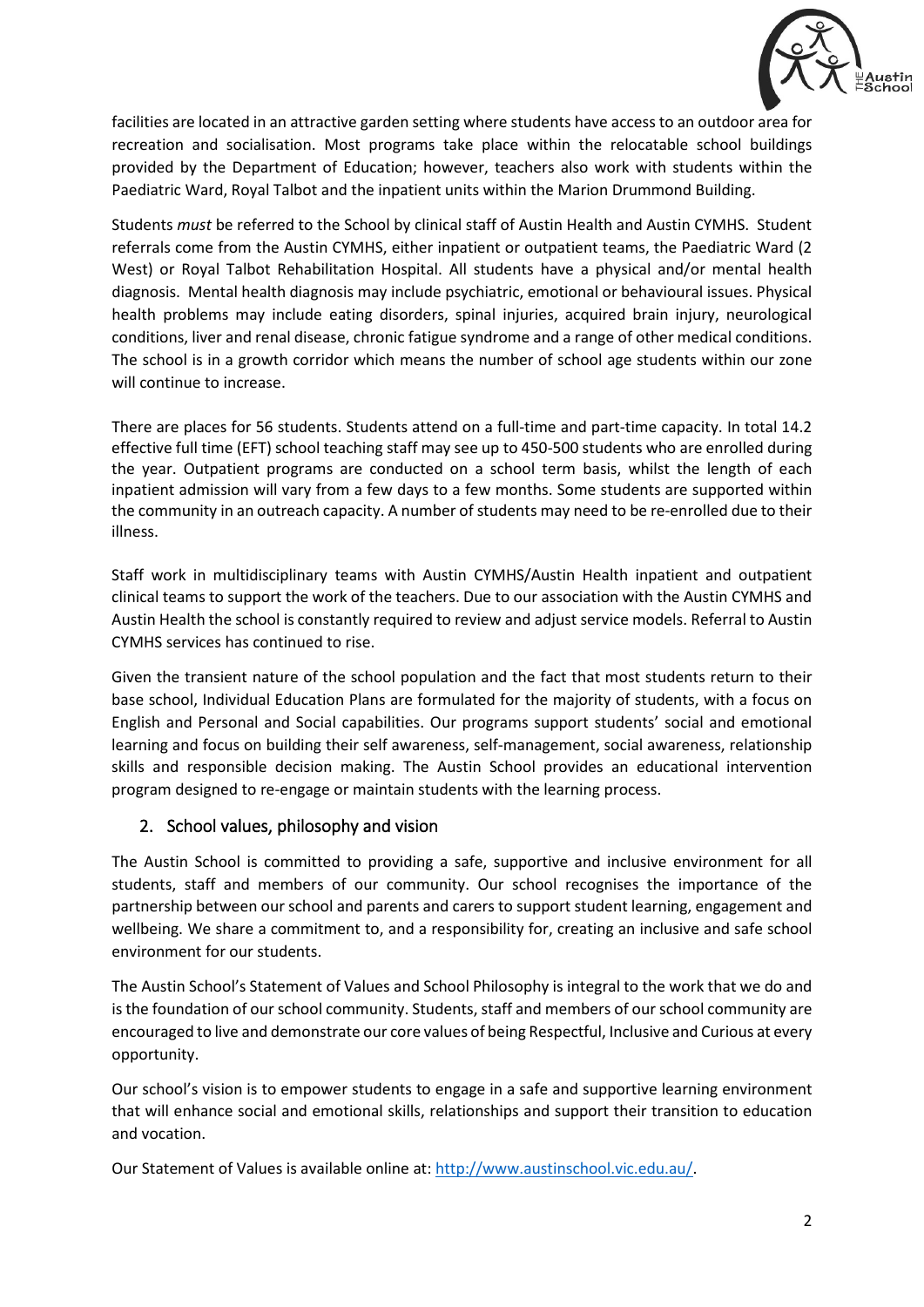

# 3. Wellbeing and engagement strategies

The Austin School has developed a range of strategies to promote engagement, an inclusive and safe environment, positive behaviour, and respectful relationships for all students in our school. We recognise the importance of student friendships and peer support in helping children and students feel safe and less isolated. We acknowledge that some students may need extra social, emotional or educational support at school, and that the needs of students will change over time as they grow and learn.

A summary of the universal (whole of school), targeted (program specific) and individual engagement strategies used by our school is included below:

#### Universal

- high and consistent expectations of all staff, students and parents and carers
- prioritise positive relationships between staff and students, recognising the fundamental role this plays in building and sustaining student wellbeing
- creating a culture that is inclusive, engaging and supportive and that embraces and celebrates diversity and empowers all students to participate and feel valued
- welcoming all parents/carers and being responsive to them as partners in learning
- analysing and being responsive to a range of school data such as attendance, Attitudes to School Survey, parent survey data, student management data and school level assessment data
- deliver a broad curriculum to ensure that students are able to participate in programs that are tailored to their interests, strengths and aspirations including different subjects, VET programs, VCE and VCAL (where appropriate)
- teachers at The Austin School use an instructional framework to ensure an explicit, common and shared model of instruction to ensure that evidenced-based, high yield teaching practices are incorporated into all lessons
- teachers at The Austin School adopt a broad range of teaching and assessment approaches to effectively respond to the diverse learning styles, strengths and needs of our students and follow the standards set by the Victorian Institute of Teaching
- our school's Statement of Values and School Philosophy are incorporated into our curriculum and promoted to students, staff and parents so that they are shared and celebrated as the foundation of our school community
- carefully planned transition programs to support students moving into different stages of their schooling
- positive behaviour and student achievement is acknowledged in the classroom and communicated to parents, and wider team around the learner including clinician, home school and other agencies (where relevant)
- monitor student attendance and implement attendance improvement strategies at a wholeschool, cohort and individual level
- students have the opportunity to contribute to and provide feedback on decisions about school operations through forums including program-based meetings and feedback sessions Students are also encouraged to speak with their teachers, program Leader, Assistant Principal and Principal whenever they have any questions or concerns
- create opportunities for cross—age connections amongst students through secondary health program, incursions, sport programs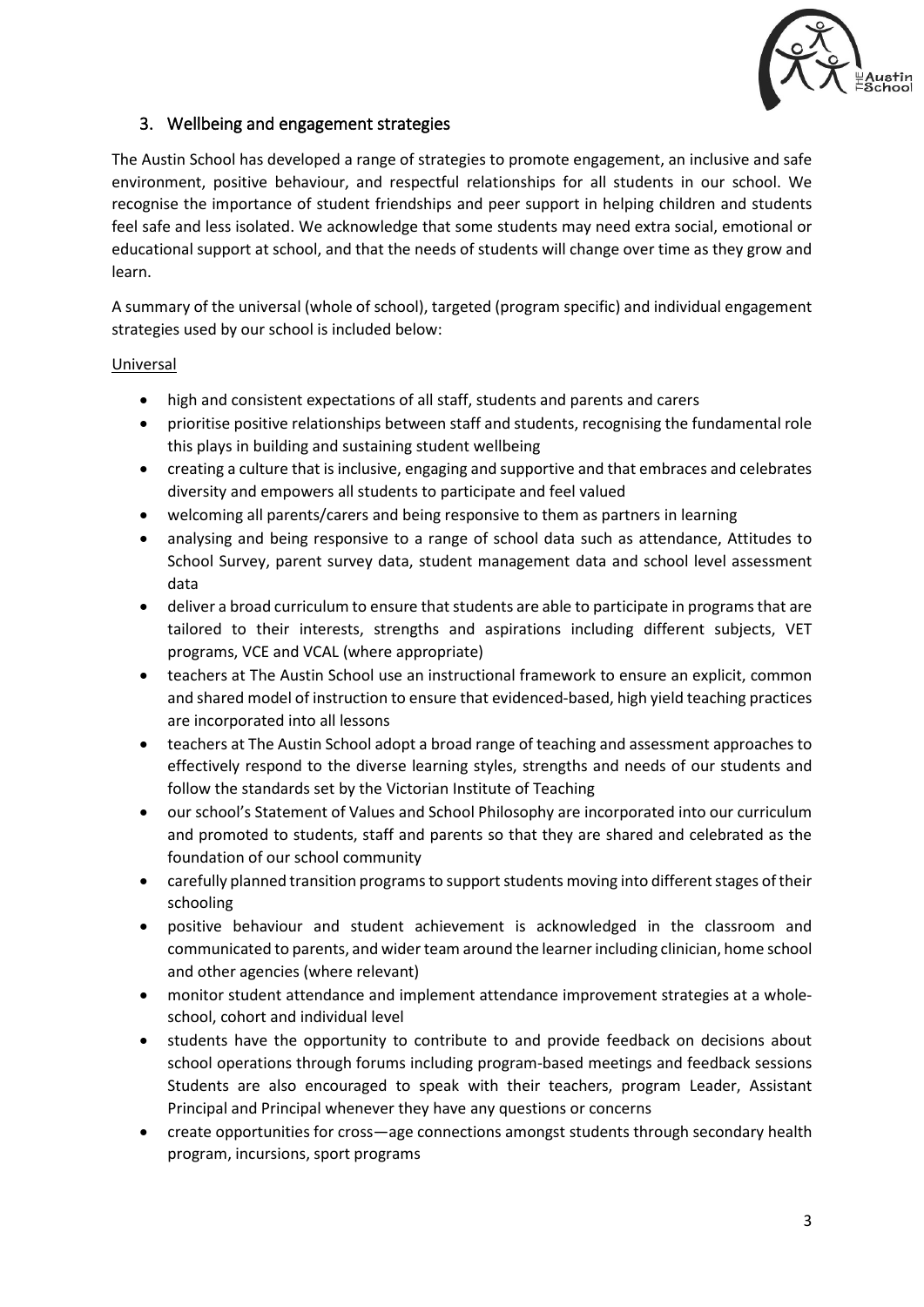

- all students are welcome to self-refer to the Program Leader, Assistant Principal and Principal if they would like to discuss a particular issue or feel as though they may need support of any kind. We are proud to have an 'open door' policy where students and staff are partners in learning
- we engage in school wide positive behaviour support with our staff and students, which includes programs such as:
	- o Respectful Relationships
	- o Bully Stoppers
	- o Safe Schools
- programs, incursions and excursions developed to address issue specific needs or behaviour (i.e. anxiety and school disengagement)
- opportunities for student inclusion (i.e. recess and lunchtime activities)
- peers support programs
- measures are in place to empower our school community to identify, report and address inappropriate and harmful behaviours such as racism, homophobia and other forms of discrimination or harassment.

#### **Targeted**

- program teachers monitor the health and wellbeing of students in their program, and act as a point of contact for students who may need additional support
- Koorie students are supported to engage fully in their education, in a positive learning environment that understands and appreciates the strength of Aboriginal and Torres Strait Islander culture
- all cultural and linguistically diverse students are supported to feel safe and included in our school including through culturally aware staff and programs and use of interpreters where required
- we support learning and wellbeing outcomes of students from refugee background
- we provide a positive and respectful learning environment for our students who identify as LGBTIQ+ and follow the Department's policy on LGBTIQ Student Support
- all students in Out of Home Care are supported in accordance with the Department's policy on [Supporting Students in Out-of-Home Care](https://www2.education.vic.gov.au/pal/supporting-students-out-home-care/policy) including being appointed a Learning Mentor, having an individual education plan and a Student Support Group (SSG)
- students with a disability are supported to be able to engage fully in their learning and school activities in accordance with the Department's policy on [Students with Disability,](https://www2.education.vic.gov.au/pal/students-disability/policy) such as through reasonable adjustments to support access to learning programs, consultation with families and where required, student support groups and individual education plans
- wellbeing and health staff will undertake health promotion and social skills development in response to needs identified by student wellbeing data, classroom teachers or other school staff each year
- staff will apply a trauma-informed approach to working with students who have experienced trauma.

#### Individual

- each student has a teacher and a clinician/ case manager, who monitor the health and wellbeing and act as a point of contact for students if they need additional support
- Student Support Groups
- Individual Education Plan and Behaviour Support Plan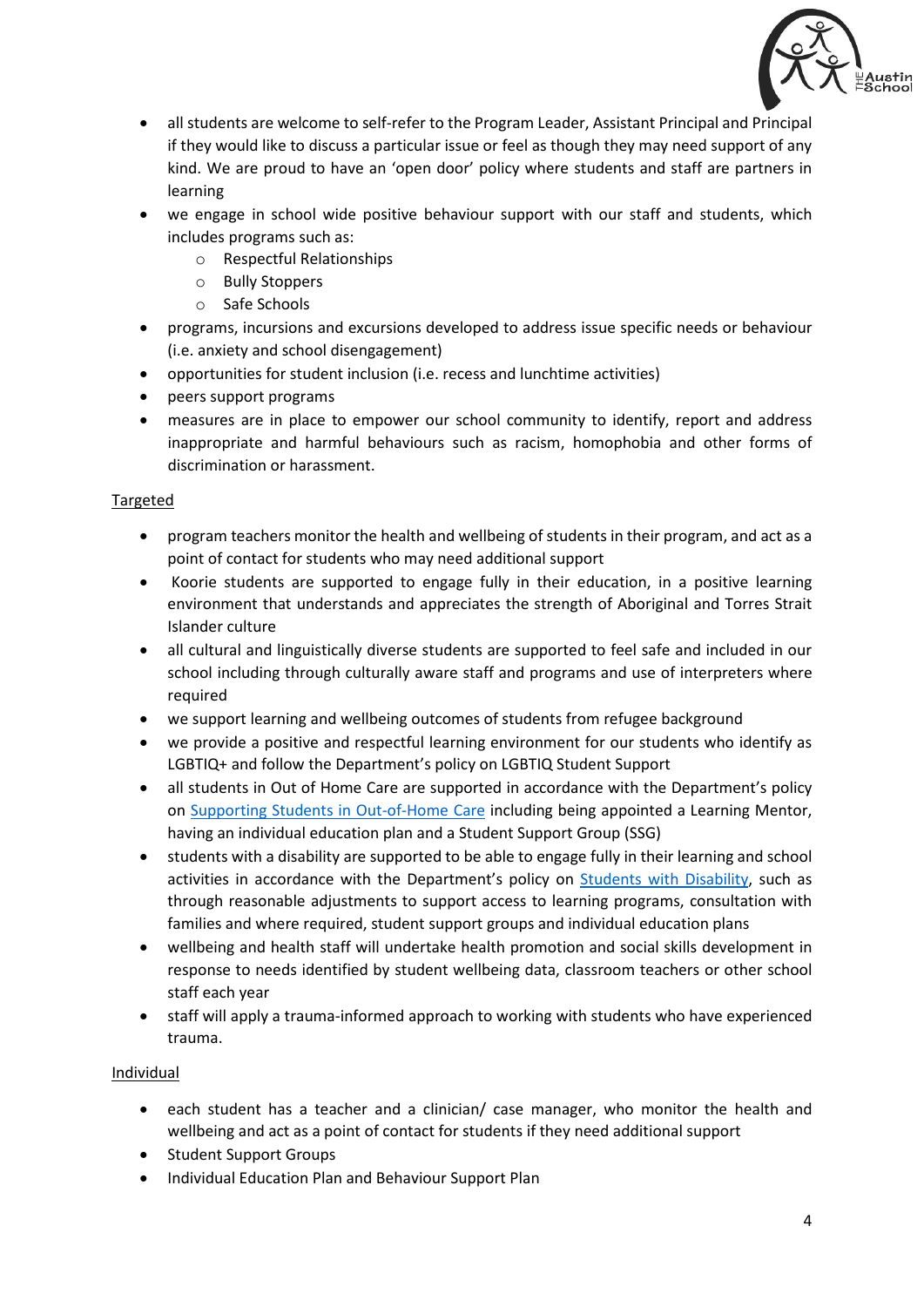

- Program for Students with Disabilities
- referral to Student Support Services
- referral to Orange Door, *[headspace](https://www.education.vic.gov.au/school/teachers/health/mentalhealth/Pages/headspace-counselling-secondary.aspx)*
- *[Mental health toolkit](https://www.education.vic.gov.au/school/teachers/health/mentalhealth/Pages/mentalhealthtoolkit.aspx)*
- [Navigator](https://www.education.vic.gov.au/school/teachers/behaviour/engagement/Pages/navigator.aspx)
- **[LOOKOUT](https://www.education.vic.gov.au/about/programs/Pages/lookout.aspx)**

The Austin School implements a range of strategies that support and promote individual engagement. These can include:

- working with Austin Health and CYMHS
- building constructive relationships with students at risk or students who are vulnerable due to complex individual circumstances
- meeting with student, their parent/carer, clinicians, schools and other relevant agencies to talk about how best to help the student engage with school
- developing an Individual Education Plan and/or a Behaviour Support Plan
- supporting schools to develop an Individual Education Plan, Safety and/or a Behaviour Support Plan
- considering if any environmental changes need to be made, for example changing the classroom set up
- referring the student to:
	- o Student Support Services
	- $\circ$  Appropriate external supports such as council based youth and family services, other allied health professionals, headspace or Orange Door
	- o Re-engagement programs such as Navigator, alternate settings, other educational and vocational pathways

Where necessary the school will support the student's family to engage by:

- being responsive and sensitive to changes in the student's circumstances and health and wellbeing
- collaborating, where appropriate and with the support of the student and their family, with any external allied health professionals, services or agencies that are supporting the student
- monitoring individual student attendance and developing an Attendance Improvement Plans in collaboration with the student and their family
- engaging with our regional Koorie Engagement Support Officers
- running regular Student Support Group meetings for all students.

#### 4. Identifying students in need of support

The Austin School is committed to providing the necessary support to ensure our students are supported intellectually, emotionally and socially. Each program plays a significant role in developing and implementing strategies to help identify students in need of support and enhance student wellbeing. The Austin School will utilise the following information and tools to identify students in need of extra emotional, social or educational support:

- Austin Health/ CYMHS student referral form, handover and other student focused meetings
- personal, health and learning information gathered upon enrolment and while the student is enrolled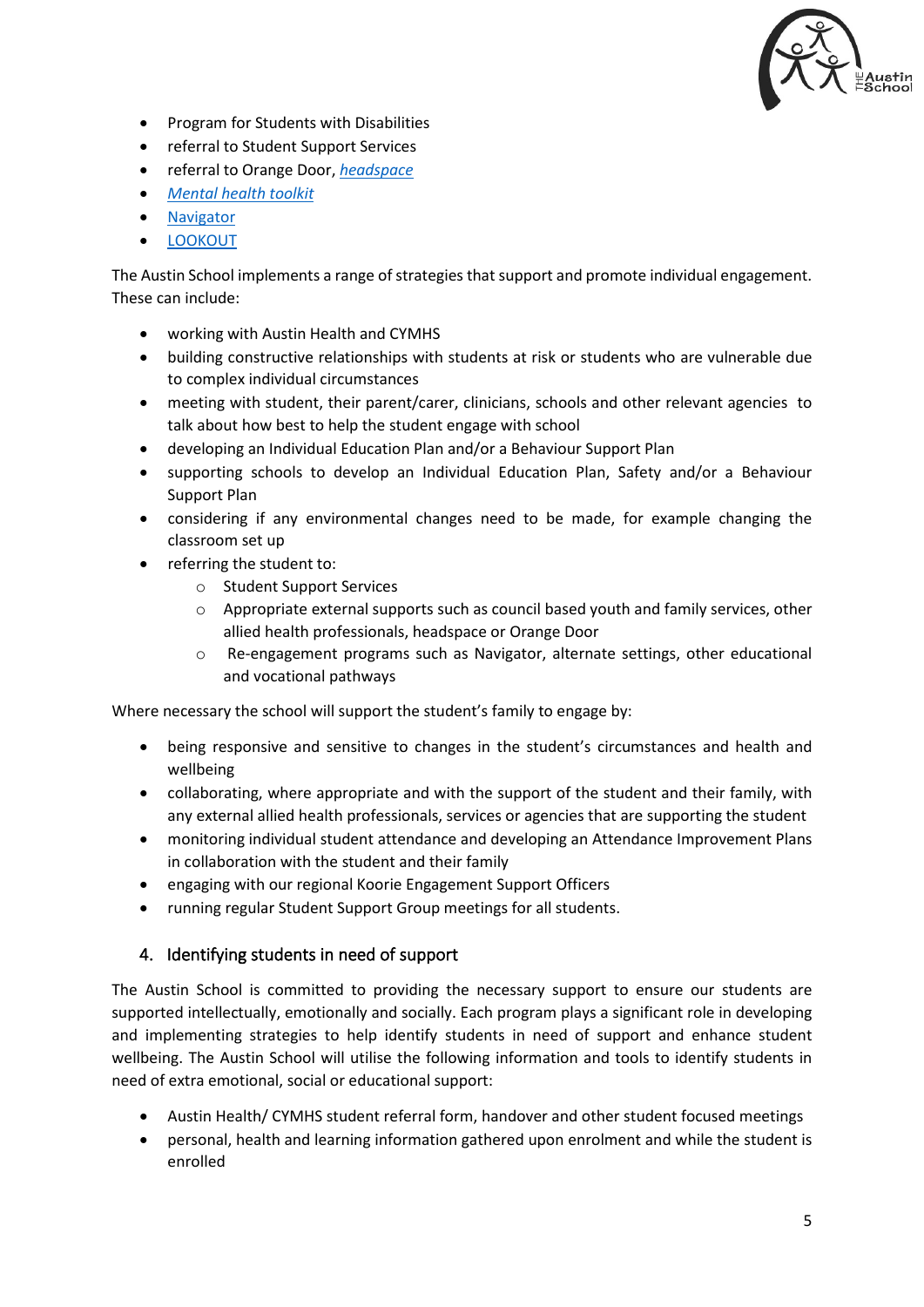

- attendance records
- academic performance
- observations by school staff such as changes in engagement, behaviour, self-care, social connectedness and motivation
- attendance and Tier 2 and 3 data
- engagement with families
- self-referrals or referrals from peers
- Student Support Group meetings.

### 5. Student rights and responsibilities

All members of our school community have a right to experience a safe and supportive school environment. We expect that all students, staff, parents and carers treat each other with respect and dignity. Our school's Statement of Values highlights the rights and responsibilities of members of our community.

Students have the right to:

- participate fully in their education
- feel safe, secure and happy at school
- learn in an environment free from bullying, harassment, violence, racism, discrimination or intimidation
- express their ideas, feelings and concerns.

Students have the responsibility to:

- be curious with their learning
- participate fully in their educational program
- display positive behaviours that demonstrate respect for themselves, their peers, their teachers and members of the school community
- respect the right of others to learn
- work towards understanding and managing emotions
- grow through learning, perseverance and reflection
- understand their own strengths, skills and interests.

Students who may have a complaint or concern about something that has happened at school are encouraged to speak to their parents or carers and approach a trusted teacher or a member of the school leadership team. Further information about raising a complaint or concern is available in our Complaints Policy.

#### 6. Student behavioural expectations and management

Behavioural expectations of students are grounded in our school's Statement of Values We engage in school wide positive behaviour support with our staff and students. The school behaviour matrix identifies accepted behaviours of our values in action. The school has also identified behaviours of concerns and supports these within three tiers.

Violence, bullying, and other offensive and harmful behaviours such as racism, harassment and discrimination will not be tolerated and will be managed in accordance with this policy. Bullying will be managed in accordance with our Bullying Prevention Policy.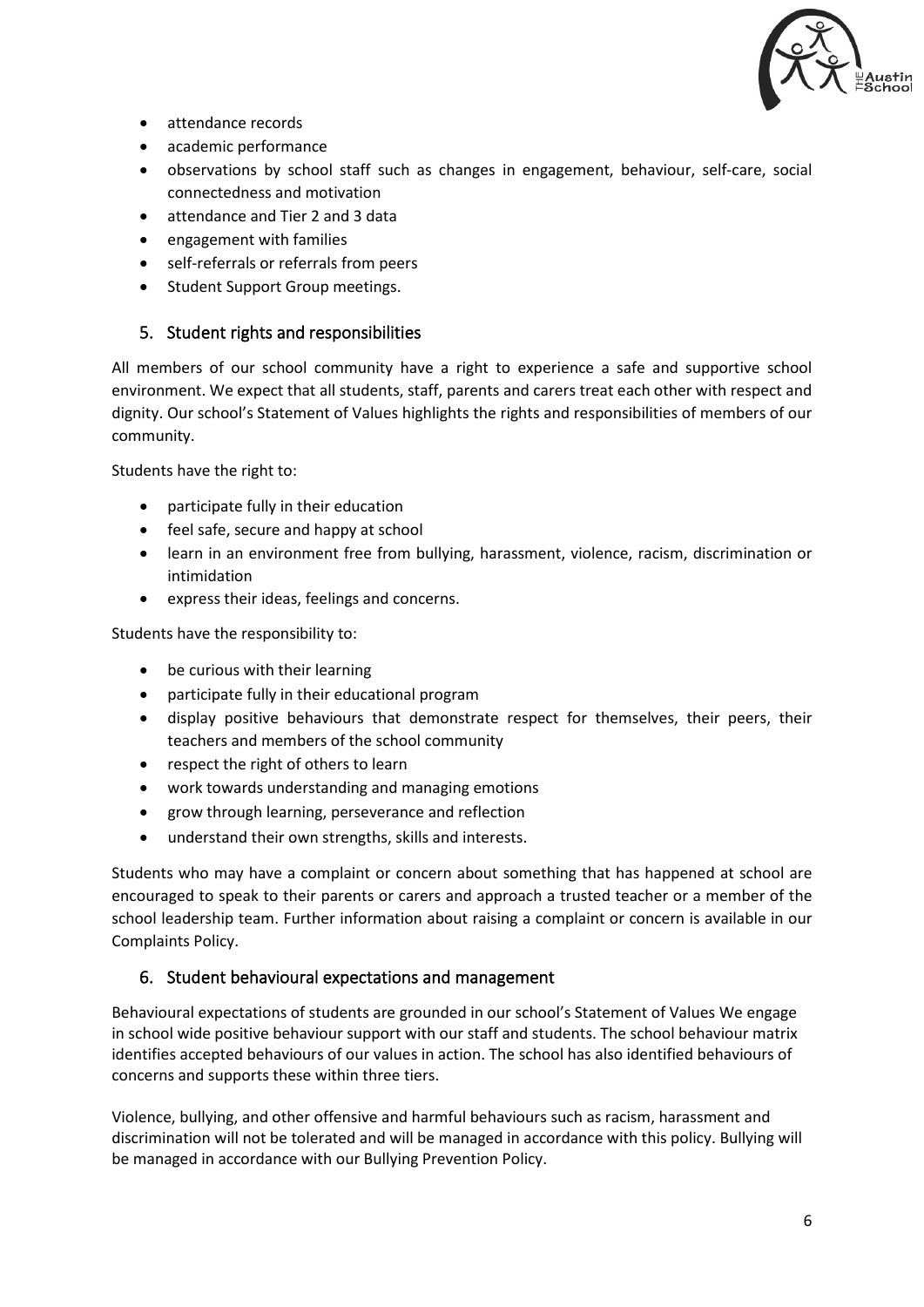

When a student acts in breach of the behaviour standards of our school community, The Austin School will institute a staged response, consistent with the Department's policies on behaviour, discipline and student wellbeing and engagement. Where appropriate, parents will be informed about the inappropriate behaviour and the disciplinary action taken by teachers and other school staff.

Our school considers, explores and implements positive and non-punitive interventions to support student behaviour before considering disciplinary measures such as withdrawal of privileges or withdrawal from class.

Disciplinary measures may be used as part of a staged response to inappropriate behaviour in combination with other engagement and support strategies to ensure that factors that may have contributed to the student's behaviour are identified and addressed. Disciplinary measures at our school will be applied fairly and consistently. Students will always be provided with an opportunity to be heard.

Disciplinary measures that may be applied include:

- warning a student that their behaviour is inappropriate
- teacher speaking calmly with student one on one
- student encouraged to make a positive choice
- student encouraged to take time out in classroom/ another appropriate space
- student redirected to an alternative activity
- student encouraged to self soothe using appropriate sensory strategy
- unit/ clinician informed and support provided (if possible)
- return to unit or have appointment with clinician
- reflection sheet to allow student to take responsibility for action and to repair damage to people/relationship or property
- appropriate consequences applied in consultation with multidisciplinary team
- case review/Student support group meeting
- teacher controlled consequences such as moving a student within a classroom or other reasonable and proportionate responses to misbehaviour
- withdrawal of privileges
- restorative practices
- behaviour support and intervention meetings
- suspension
- expulsion

Suspension, expulsion and restrictive interventions are measures of last resort and may only be used in situations consistent with Department policy, available at:

- <https://www2.education.vic.gov.au/pal/suspensions/policy>
- <https://www2.education.vic.gov.au/pal/expulsions/policy>
- <https://www2.education.vic.gov.au/pal/restraint-seclusion/policy>

In line with Ministerial Order 1125, no student aged 8 or younger will be expelled without the approval of the Secretary of the Department of Education and Training.

The Principal of The Austin School is responsible for ensuring all suspensions and expulsions are recorded on CASES21.

Corporal punishment is prohibited by law and will not be used in any circumstance at our school.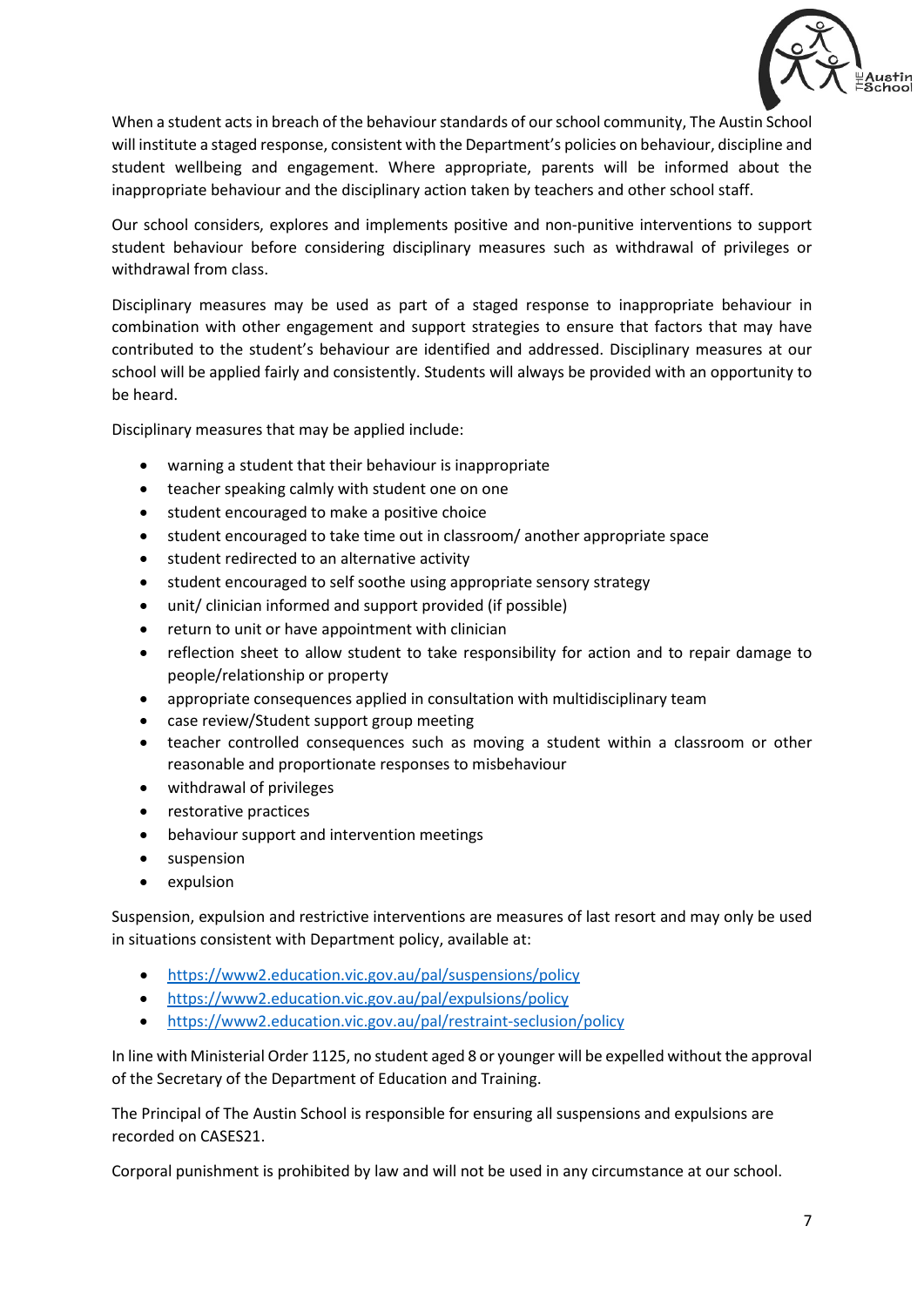

# 7. Engaging with families

The Austin School values the input of parents and carers, and we will strive to support families to engage in their child's learning and build their capacity as active learners. We aim to be partners in learning with parents and carers in our school community.

We work hard to create successful partnerships with parents and carers by:

- ensuring that all parents have access to our school policies and procedures, available on our school website
- maintaining an open, respectful line of communication between parents and staff
- involving families in school decision making
- coordinating resources and services from the community for families
- including families in Student Support Groups, and developing individual plans for students.

### 8. Evaluation

The Austin School will collect data each year to understand the frequency and types of wellbeing issues that are experienced by our students so that we can measure the success or otherwise of our school based strategies and identify emerging trends or needs.

Sources of data that will be assessed on an annual basis include:

- student survey data
- incidents data
- school reports
- parent survey
- case management
- CASES21, including attendance and absence data
- SOCS

The Austin School will also regularly monitor available data dashboards to ensure any wellbeing or engagement issues are acted upon in a timely manner and any intervention occurs as soon as possible.

# **COMMUNICATION**

This policy will be communicated to our school community in the following ways:

- Available publicly on our school's website
- Included in staff induction processes
- Made available in hard copy from school administration upon request

Our school will also ensure it follows the mandatory parent/carer notification requirements with respect to suspensions and expulsions outlined in the Department's policies at:

- [Suspension process](https://www2.education.vic.gov.au/pal/suspensions/guidance/1-suspension-process)
- [Expulsions Decision](https://www2.education.vic.gov.au/pal/expulsions/guidance/decision)

## FURTHER INFORMATION AND RESOURCES

The following Department of Education and Training policies are relevant to this Student Engagement and Wellbeing Policy:

• [Attendance](https://www2.education.vic.gov.au/pal/attendance/policy)